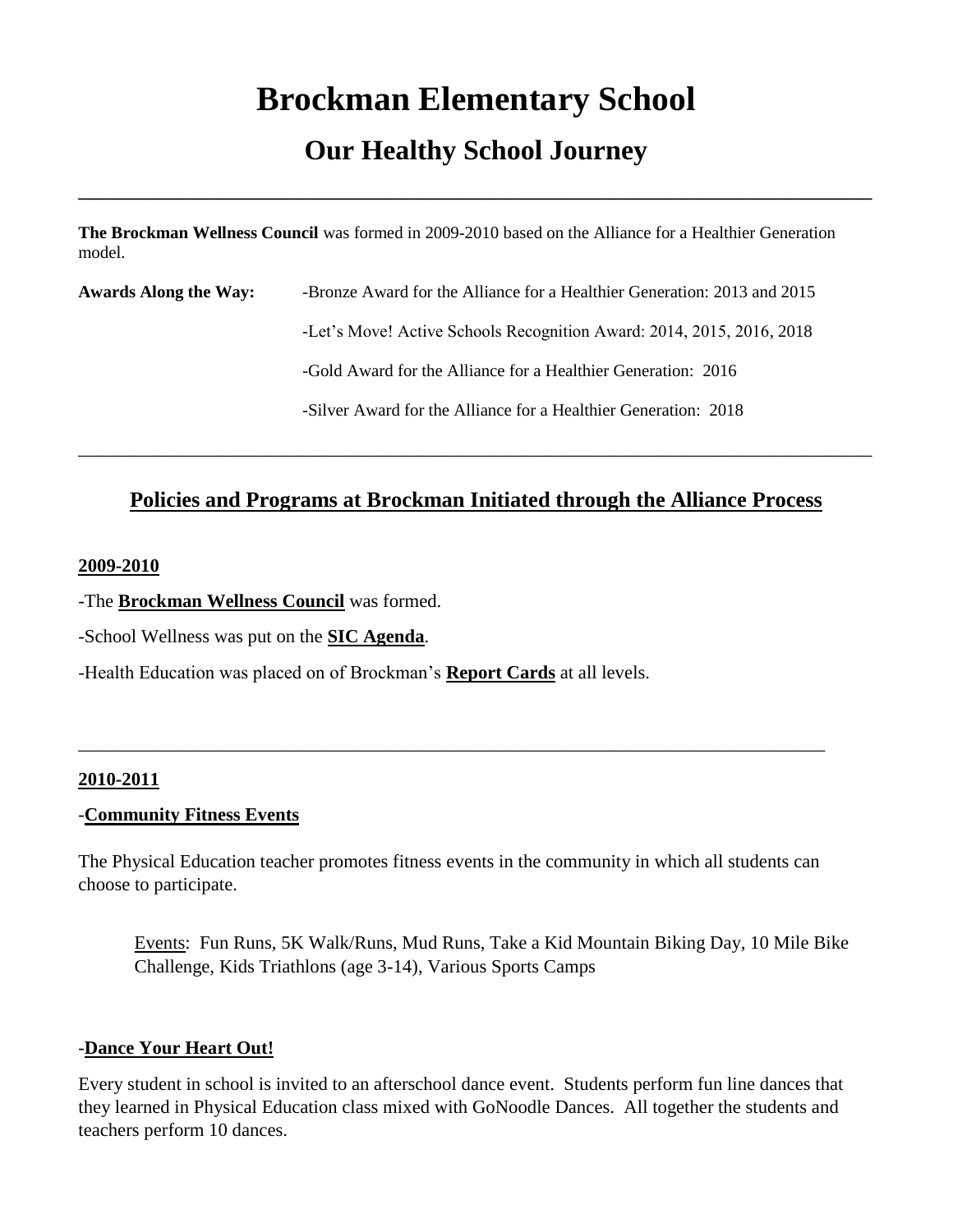# **2010-2011, continued**

# -**Bears on Track 5K Running Club**

This club is for  $3<sup>rd</sup> - 5<sup>th</sup>$  grade students who are interested in learning to train for a 5K (3.1 miles) run. The club meets one day a week for eight weeks and the student and their parents commit to run two more times on their own to keep up with their mileage. The coaches are volunteer parents and teachers. The training ends with students, some parents, and coaches participating in a community 5K run. This club is offered in the Fall and then again in the Spring.

#### Success Facts about Bears on Track

-When we started we had been admitting 25 students per training group.

- -Due to the popularity of this club, in the Spring of 2014, we had to change the structure so that we could admit 40 students per training group. We split the students into two pace groups.
- -In Spring 2015, we had to change the structure again to admit up to 50 students per training group. We split the students into three pace groups and added more coaches.
- -Since this club started in 2011, we have trained more than 400 students to run a 5K. Several of them are still running on their own and others are running Cross Country for the high school team.

\_\_\_\_\_\_\_\_\_\_\_\_\_\_\_\_\_\_\_\_\_\_\_\_\_\_\_\_\_\_\_\_\_\_\_\_\_\_\_\_\_\_\_\_\_\_\_\_\_\_\_\_\_\_\_\_\_\_\_\_\_\_\_\_\_\_\_\_\_\_\_\_\_\_\_\_\_\_\_\_\_\_\_\_

# **2011-2012**

#### -**Maintain Successful Programs**

Community Fitness Events, Dance Your Heart Out!, Bears on Track 5K Running Club

#### **-Staff Wellness Activities**

The Wellness Council promoted various community fitness centers, gave out pedometers, and provided health screenings for staff.

\_\_\_\_\_\_\_\_\_\_\_\_\_\_\_\_\_\_\_\_\_\_\_\_\_\_\_\_\_\_\_\_\_\_\_\_\_\_\_\_\_\_\_\_\_\_\_\_\_\_\_\_\_\_\_\_\_\_\_\_\_\_\_\_\_\_\_\_\_\_\_\_\_\_\_\_\_\_\_\_\_\_\_\_\_

\_\_\_\_\_\_\_\_\_\_\_\_\_\_\_\_\_\_\_\_\_\_\_\_\_\_\_\_\_\_\_\_\_\_\_\_\_\_\_\_\_\_\_\_\_\_\_\_\_\_\_\_\_\_\_\_\_\_\_\_\_\_\_\_\_\_\_\_\_\_\_\_\_\_\_\_\_\_\_\_\_\_\_\_\_

#### **2012-2013**

#### **-Maintain Successful Programs**

Community Fitness Events, Dance Your Heart Out!, Bears on Track 5K Running Club

# **-Running/Walking Track Installed at Upper Elementary Recess Area**

# **-Farmers Market Co-op for Teachers and Staff**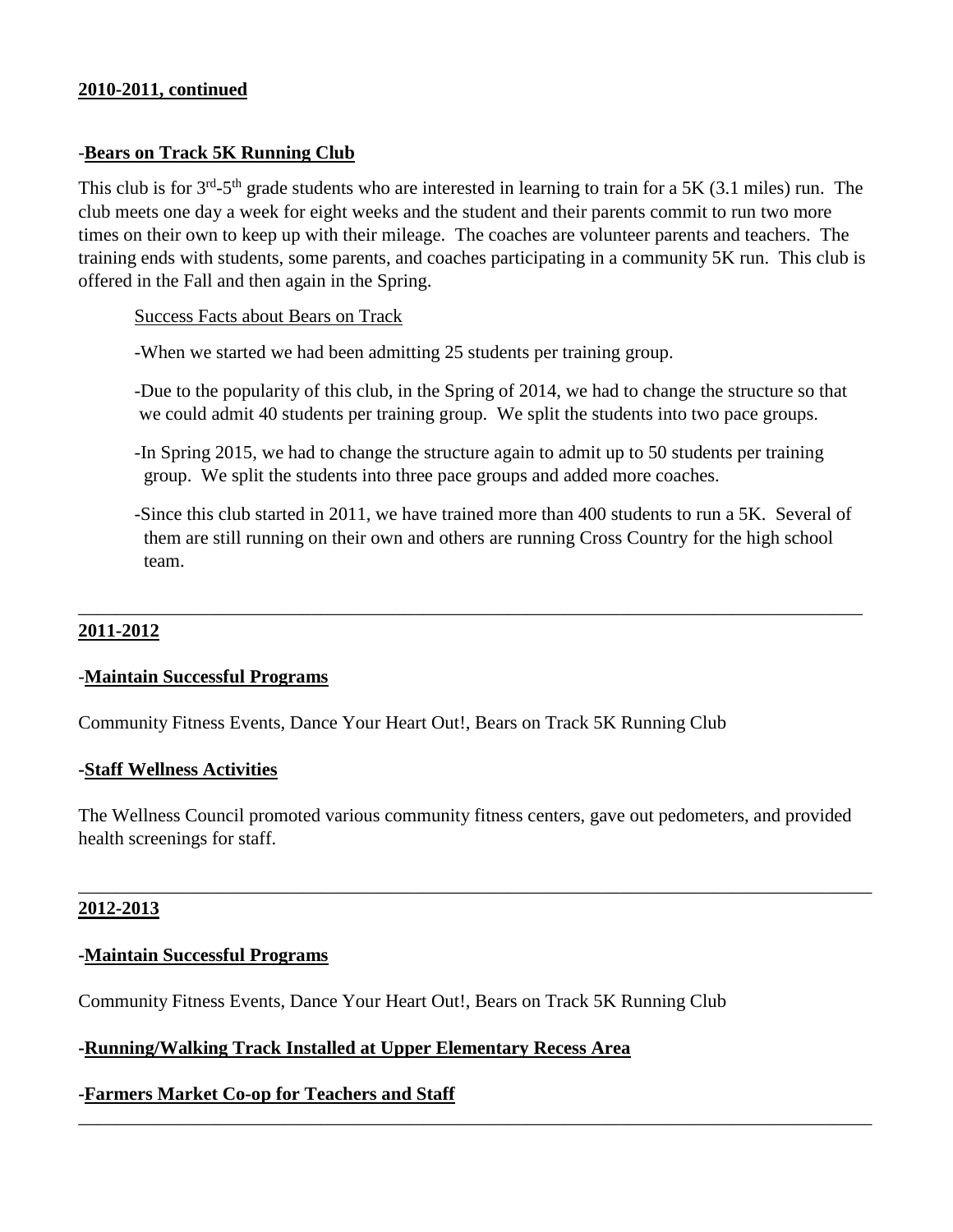# **2013-2014**

# **-Maintain Successful Programs**

Community Fitness Events, Dance Your Heart Out!, Bears on Track 5K Running Club, Dance Teacher

# **-Lower Elementary (1st -3 rd grade) Morning Recess**

**-GoNoodle in Classrooms**

**-Salad Bar in Cafeteria**

# **2014-2015**

# **-Maintain Successful Programs**

Community Fitness Events, Dance Your Heart Out!, Bears on Track 5K Running Club, Dance Teacher

\_\_\_\_\_\_\_\_\_\_\_\_\_\_\_\_\_\_\_\_\_\_\_\_\_\_\_\_\_\_\_\_\_\_\_\_\_\_\_\_\_\_\_\_\_\_\_\_\_\_\_\_\_\_\_\_\_\_\_\_\_\_\_\_\_\_\_\_\_\_\_\_\_\_\_\_\_\_\_\_\_\_\_\_\_

# **-FUNd Run "Active" Fundraiser**

Our school decided that we would focus on one big fundraiser for the year. This "active" fundraiser was organized by our school community (parents, teachers, students and community members), so we were able to keep all the profits. We had sponsors donate t-shirts for every student in the school, along with healthy snacks after the event. Every student walked or ran for 20 minutes. They collected donations for every minute that they walked/ran or received a flat donation. Each class warmed up with GoNoodle and then took turns moving for 20 minutes. We raised over \$20,000.

\_\_\_\_\_\_\_\_\_\_\_\_\_\_\_\_\_\_\_\_\_\_\_\_\_\_\_\_\_\_\_\_\_\_\_\_\_\_\_\_\_\_\_\_\_\_\_\_\_\_\_\_\_\_\_\_\_\_\_\_\_\_\_\_\_\_\_\_\_\_\_\_\_\_\_\_\_\_\_\_\_\_\_\_\_

# **2015-2016**

# **-Maintain Successful Programs**

Community Fitness Events, Dance Your Heart Out!, Bears on Track 5K Running Club, FUNd Run "Active" Fundraiser, Dance Teacher

# **-Free Breakfast and Lunch for All Students**

Richland One Schools offers free breakfast and lunch for all students through Federal Programming.